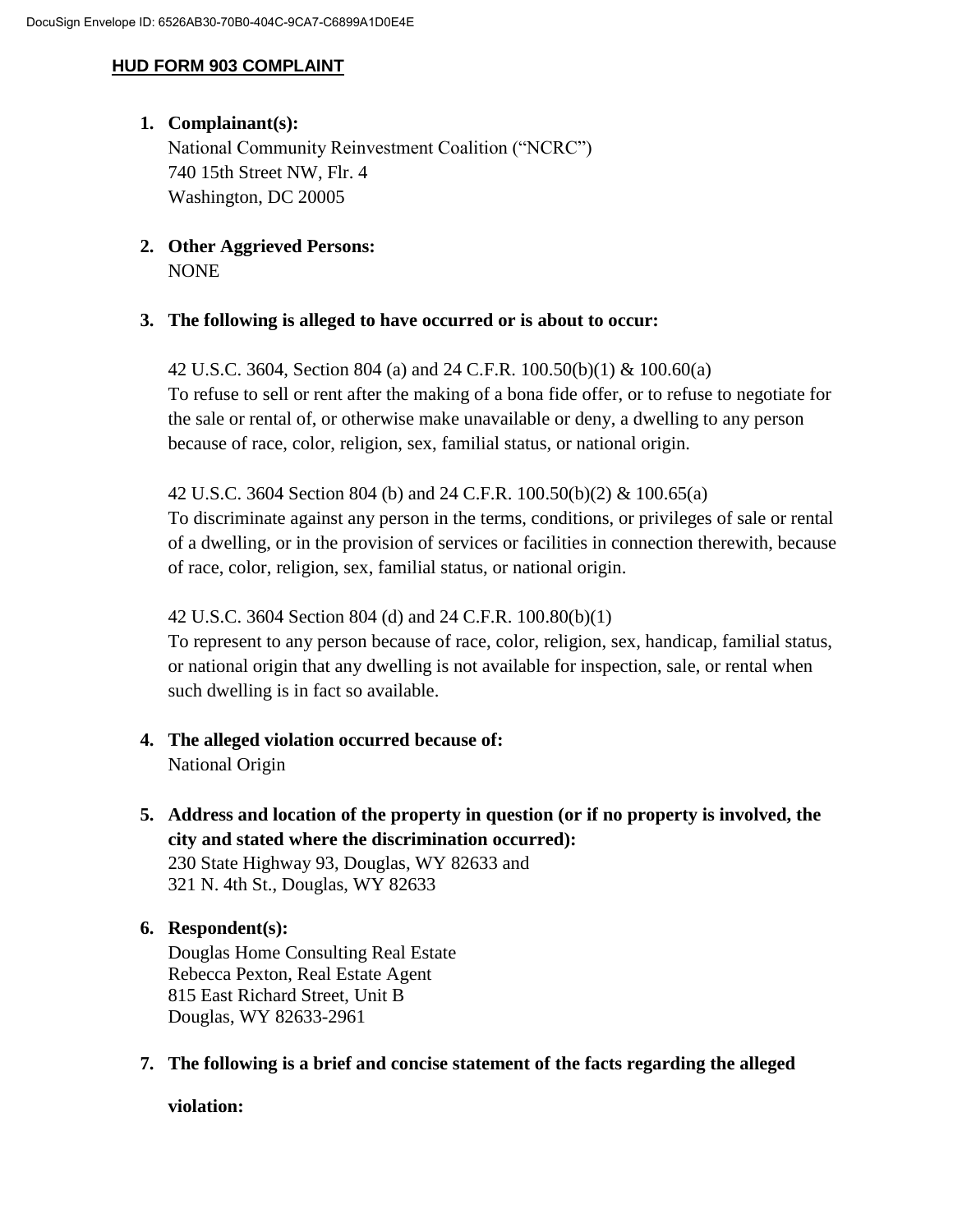#### **HUD FORM 903 COMPLAINT**

The NCRC's fair housing testing program evaluates fair housing practices throughout the United States to combat discriminatory housing practices.

As part of the testing program, NCRC's compliance manager researched racially identifiable names and developed email addresses for White tester profiles and Asian American tester profiles. The NCRC created email address ScottMcAvoy3009@gmail.com to be an identifiably White profile belonging to "Scott McAvoy" and email address BingwenCheung@protonmail.com to be an identifiably Asian American profile belonging to "Bingwen Cheung."

On April 6, 2020, the NCRC conducted 2 match paired sales tests via email on Respondent Rebecca Pexton, the owner of Douglas Homes Consulting Real Estate, based on the protected class of National Origin. During the initial test, Respondent received emails about a home for sale located at 230 State Highway 93, Douglas, WY 82633 from the tester profiles of Scott McAvoy (White) and Bingwen Cheung (Asian American). Later that day, Respondent responded to both emails in a disparate manner. The response to Scott, the White tester, stated, "please call or text at 307.351.8319 for details. The home has just been put on the market." (307.351.8319 is Respondent's direct number.) Contradistinctively, the response to Bingwen, the Asian American tester, read, "please email your local number and someone will be in contact with you." Respondent requested a local number from the Asian American tester while declining to seek the same information from the White tester. Furthermore, by sharing her direct number, Respondent's tone in the email to the White tester was inviting. She discussed the home and created a sense of urgency by sharing that it had just been put on the market. Respondent did not discuss the home with the Asian American tester nor did she provide her personal contact information. The difference in Respondent's email responses indicate a difference in treatment that would hinder an Asian American's access to housing.

The NCRC conducted a follow-up test in April 2021 to confirm the findings were not a single isolated incident but rather a reflection of Respondent's discriminatory behavior. In the second test, Respondent received emails about a different home for sale located at 321 N. 4th St., Douglas, WY 82633 from two new testing profiles: "Garrett Hartman" and "Hao Nguyen". The email from HaoNguyen3949@gmail.com was sent on April 5, 2021, and the email from Garrett.C.Hartman7@gmail.com was sent on April 6, 2021. Respondent repeated the discriminatory behavior demonstrating a difference in treatment by responding to the email received from Garrett later that day, while ignoring the email received from Hao.

### **8. The most recent date on which the alleged discrimination occurred:**